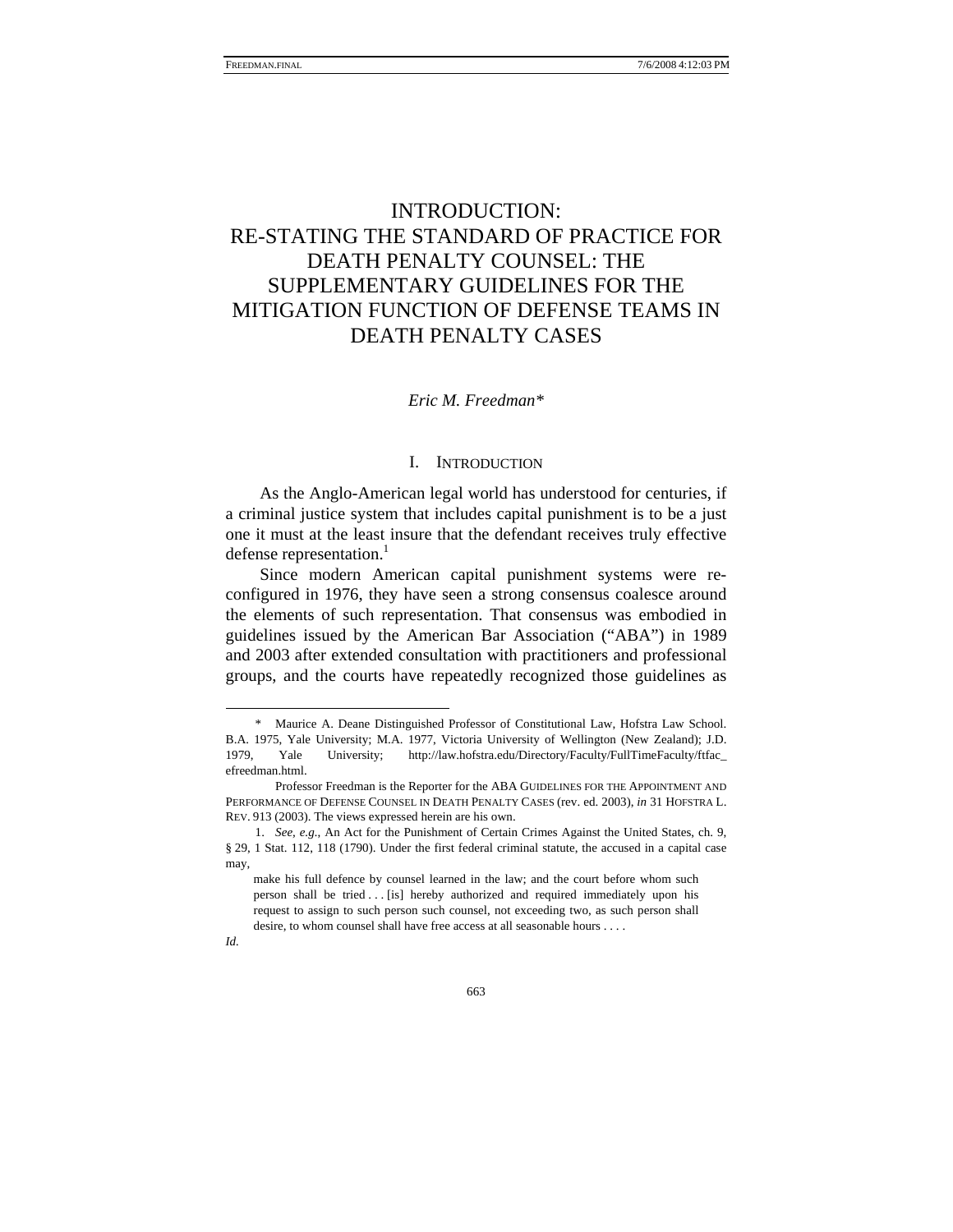articulating the standard of care that capital defense counsel are to follow.[2](#page-1-0)

A central—indeed, arguably *the* central—duty of counsel in a capital case is to humanize the client in the eyes of those who will decide his fate. Only an advocate who can present as complete a picture of the client as of the crime is in a position to urge effectively that:

- A case that is potentially capital not be prosecuted as such.
- A case that was originally filed capitally be otherwise disposed of.
- A case being tried capitally result in a not-guilty verdict on the capital charges.
- A capital case that reaches the penalty phase result in a sentence of less than death.
- A capital case whose outcome was a death sentence be overturned on direct appeal or—following a full reevaluation, re-consideration, and re-presentation of the actual picture—at each step of post-conviction review.
- A capital conviction or sentence that has remained intact through all judicial proceedings be the subject of executive clemency.

As this list indicates, the task of imagining, collecting, and presenting what is generically called "mitigation" evidence pervades the responsibilities of defense counsel from the moment of detention on potentially capital charges to the instant of execution.

In recognition of this central role of the mitigation function to the duties of capital defense counsel—and hence to the justice of the outcomes that will be achieved in capital cases—a diverse group of experts and organizations like the one assembled by the ABA for its 2003 project subsequently joined to develop *Supplementary Guidelines for the Mitigation Function of Defense Teams in Death Penalty Cases*. [3](#page-1-1) Their purpose was to help insure the implementation in fact of performance standards whose substance had long been agreed upon.

<span id="page-1-0"></span><sup>2.</sup> Dozens of state and federal death penalty cases considering the performance of defense counsel cite the ABA Guidelines as authority. *See, e.g.*, Rompilla v. Beard, 545 U.S. 374, 387 & n.7 (2005). *See* ABA, *Cases that Cite to the ABA Guidelines for the Appointment and Performance of Defense Counsel in Death Penalty Cases*, *available at*  http://www.abanet.org/deathpenalty/resources/docs/List\_of\_Cases\_that\_cite\_to\_ GL\_MAR\_2008.doc (last visited June 1, 2008).

<span id="page-1-1"></span><sup>3.</sup> SUPPLEMENTARY GUIDELINES FOR THE MITIGATION FUNCTION OF DEFENSE TEAMS IN DEATH PENALTY CASES, *in* 36 HOFSTRA L. REV. 677 (2008) [hereinafter SUPPLEMENTARY GUIDELINES].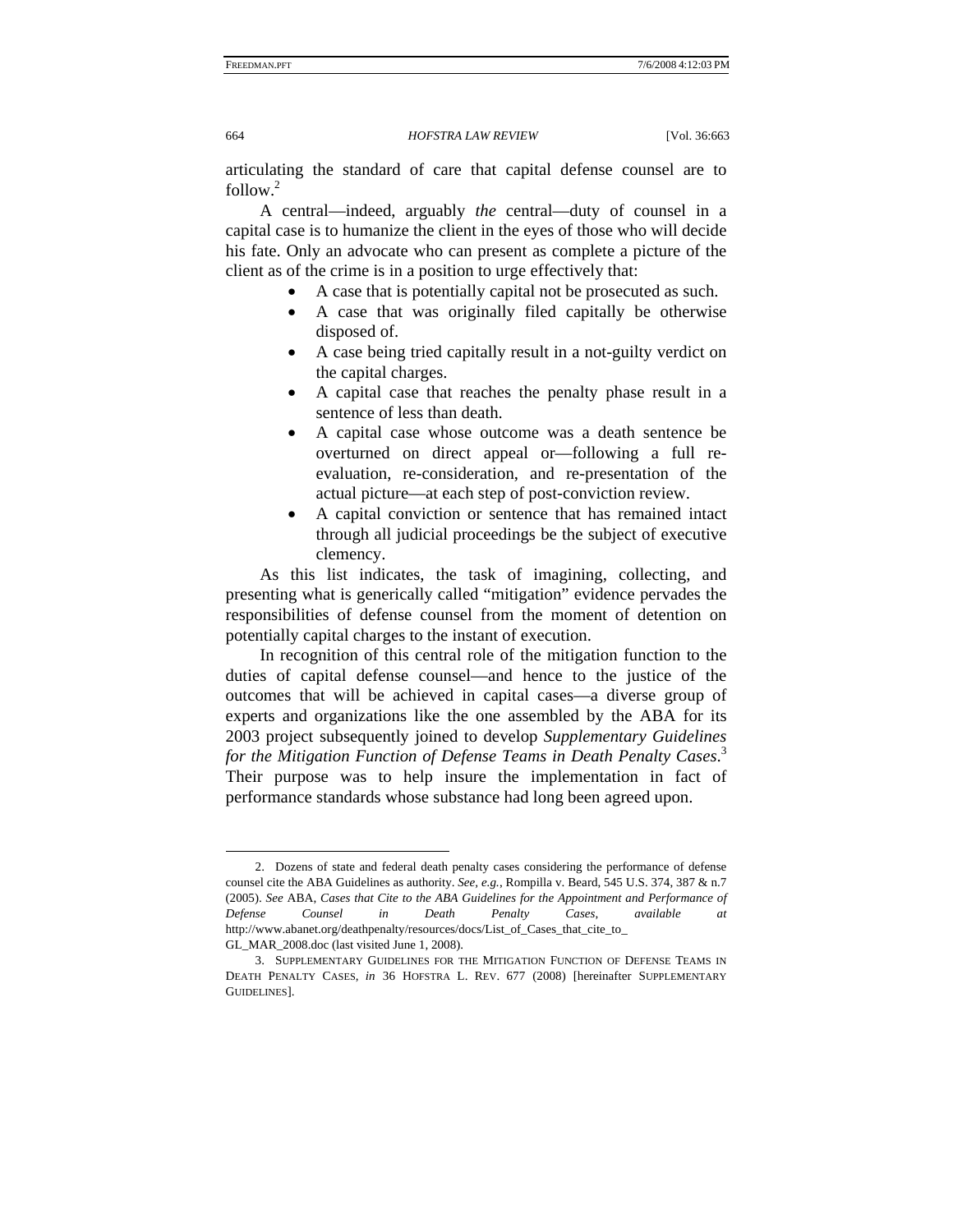The *Hofstra Law Review* is honored to have been chosen as the site for the next step in this important project. This special issue publishes the Supplementary Guidelines together with articles elaborating the standards of practice they embody.

The highly experienced authors of these articles occupy various professional roles, are trained in a number of disciplines inside and outside the law, and speak from diverse perspectives. Yet they sound a common theme: The criminal justice system cannot function effectively to serve any of its varied constituencies in capital cases unless defense counsel have and use the needed tools to give all concerned the fullest possible understanding of the human being whose fate is to be decided. The immediate beneficiary of effective defense representation is the capital defendant, but the intended third-party beneficiary is the entire justice system. Indeed,

[t]he interest in insuring that the decision of the government to execute a person in the name of its citizens is based upon the most complete factual and legal picture belongs not just to each individual actor in the legal system—including judges and victims as well as defendants and prosecuting and defense attorneys—but to society as a whole.<sup>[4](#page-2-0)</sup>

As their articles reveal, the contributions of our distinguished authors to this special issue are contributions to justice.

### II. THE SUPPLEMENTARY GUIDELINES PROJECT

The issue begins with an article by Sean D. O'Brien, Coordinator for the Supplementary Guidelines, entitled, *When Life Depends On It: Supplementary Guidelines for the Mitigation Function of Defense Teams in Death Penalty Cases*. [5](#page-2-1) The author, who has recently become a law professor at the University of Missouri-Kansas City after accumulating decades of experience in all aspects of capital litigation, including service as Chief Public Defender in Kansas City, is, along with the other Coordinator, Russell Stetler, primarily responsible for bringing the Supplementary Guidelines into existence.

Professor O'Brien's article explains in detail the consultative and empirical process by which the Supplementary Guidelines were created. Just as the ABA Guidelines "are not aspirational" but rather "embody

<span id="page-2-0"></span><sup>4.</sup> Eric M. Freedman, *Fewer Risks, More Benefits: What Governments Gain by Acknowledging the Right to Competent Counsel on State Post-Conviction Review in Capital Cases*, 4 OHIO ST. J. CRIM. L. 183, 193 (2006).

<span id="page-2-1"></span><sup>5.</sup> Sean D. O'Brien, *When Life Depends On It: Supplementary Guidelines for the Mitigation Function of Defense Teams in Death Penalty Cases*, 36 HOFSTRA L. REV. 693 (2008).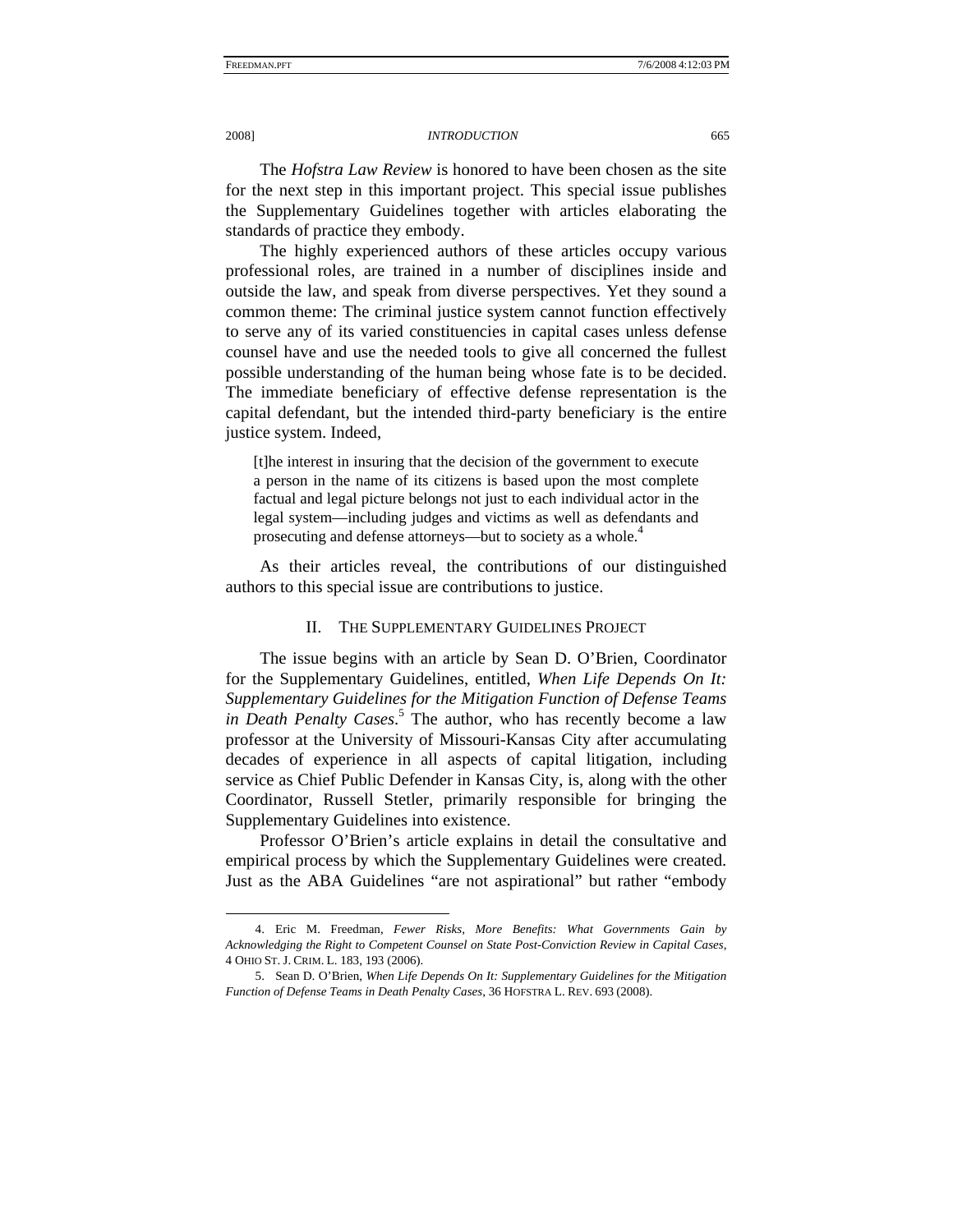the current consensus about what is required to provide effective defense representation in capital cases,"<sup>[6](#page-3-0)</sup> so too the Supplementary Guidelines which explicate the ABA Guidelines "summarize prevailing professional norms for mitigation investigation, development and presentation by capital defense teams."<sup>[7](#page-3-1)</sup> The Supplementary Guidelines accordingly articulate duties that rest upon defense counsel throughout the duration of the representation, and that counsel must discharge by making full use of the multi-disciplinary team that the ABA Guidelines require.<sup>[8](#page-3-2)</sup> As Professor O'Brien describes, this requires an ongoing process of creative theorizing, effective investigation, and imaginative presentation so that all those making decisions in capital cases will be in a position to do so on a fully-informed basis.

In *The ABA and the Supplementary Guidelines for the Mitigation Function of Defense Teams in Death Penalty Cases*, [9](#page-3-3) Robin M. Maher, the Director of the ABA Death Penalty Representation Project, places the Supplementary Guidelines in the context of the ABA's work in the death penalty field. As she details, the ABA does not oppose capital punishment but does favor justice. Accordingly the organization has long insisted that any jurisdiction desiring to retain execution as a criminal sanction provide high quality defense representation. Of course, that includes compliance with the ABA Guidelines and their mandate that the defense team include at least one mitigation specialist.<sup>10</sup> The Supplementary Guidelines "spell out important features of the existing standards of practice that enable mitigation specialists and defense attorneys to work together . . . [and] help defense counsel understand how to supervise the development of mitigation evidence and direct a key member of the defense team."<sup>11</sup> As such, the "Supplementary Guidelines join the ABA Guidelines as important tools for all those who seek to ensure justice for the men and women on death row."<sup>[12](#page-3-6)</sup>

<span id="page-3-0"></span><sup>6.</sup> ABA GUIDELINES FOR THE APPOINTMENT AND PERFORMANCE OF DEFENSE COUNSEL IN DEATH PENALTY CASES, Guideline 1.1, commentary (rev. ed. 2003), *in* 31 HOFSTRA L. REV. 913 (2003) [hereinafter ABA GUIDELINES]. The ABA GUIDELINES are also available online at http://www.abanet.org/legalservices/downloads/sclaid/indigentdefense/deathpenaltyguidelines2003. pdf.

<span id="page-3-2"></span><span id="page-3-1"></span><sup>7.</sup> SUPPLEMENTARY GUIDELINES, *supra* note 3, at Guideline 1.1(A).

<sup>8.</sup> *See* ABA GUIDELINES, *supra* note 6, at Guideline 4.1 & commentary; *id.* at Guideline 10.4 & commentary.

<span id="page-3-3"></span><sup>9.</sup> Robin M. Maher, *The ABA and the Supplementary Guidelines for the Mitigation Function of Defense Teams in Death Penalty Cases*, 36 HOFSTRA L. REV. 763 (2008).

<span id="page-3-4"></span><sup>10.</sup> *See* ABA GUIDELINES, *supra* note 6, at Guideline 4.1(A)(1).

<span id="page-3-5"></span><sup>11.</sup> Maher, *supra* note 9, at 770.

<span id="page-3-6"></span><sup>12.</sup> *Id.* at 774.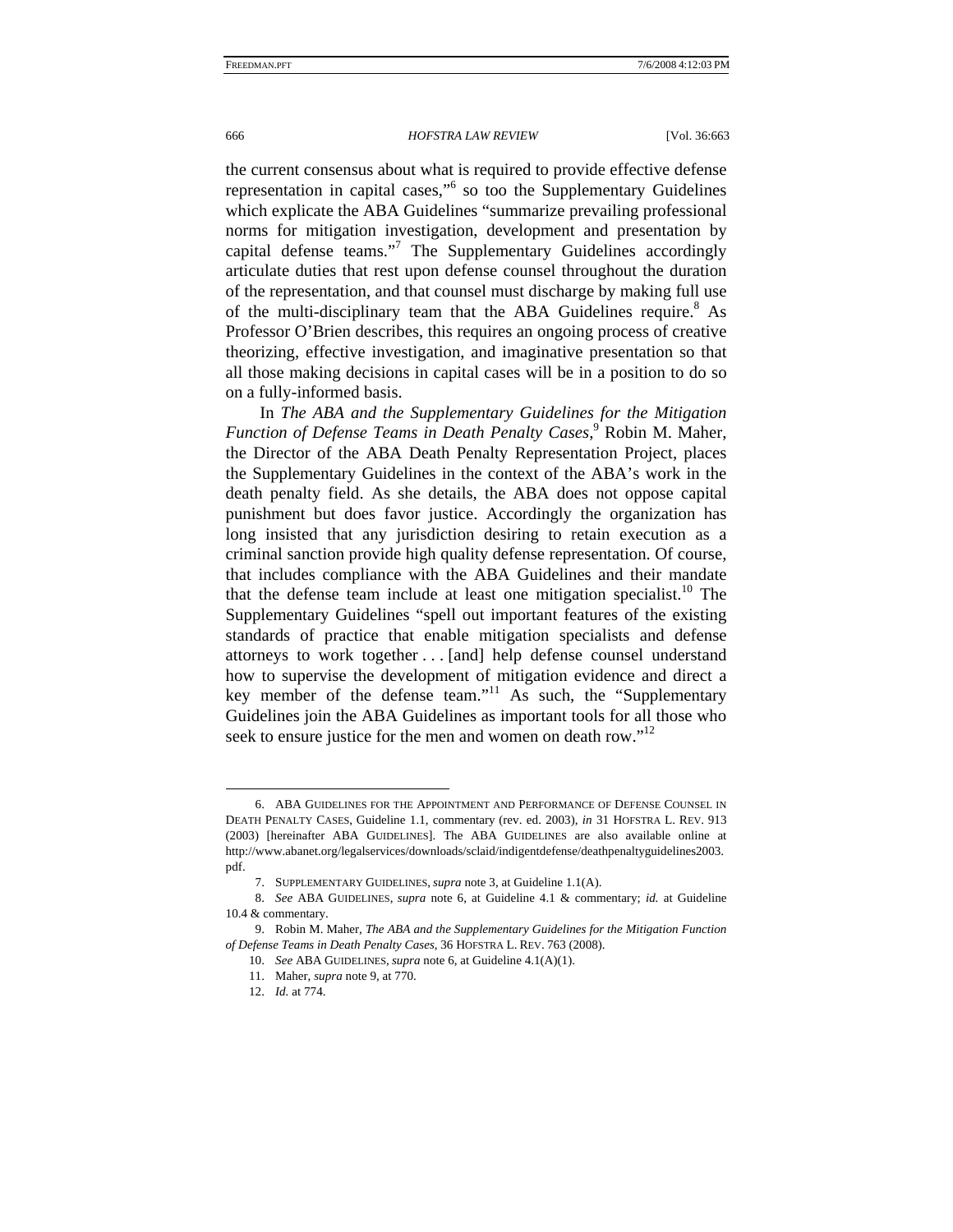The next piece is *Capital Guidelines and Ethical Duties: Mutually Reinforcing Responsibilities* by Lawrence J. Fox,<sup>13</sup> a nationally prominent expert in legal ethics who in his capacity as Chair of the ABA Death Penalty Representation Project in 2003 moved the adoption of the ABA Guidelines by the House of Delegates. The ABA Guidelines<sup>14</sup> and the Supplementary Guidelines<sup>15</sup> both emphasize that it is counsel—and not any non-lawyer member of the team—who "bears ultimate responsibility for the performance of the defense team and for decisions affecting the client and the case."<sup>16</sup> Fox describes the many respects in which counsel's specific obligations under these codes are either direct implementations of or logical corollaries to deeply-rooted provisions of the Model Rules of Professional Conduct that would bind counsel in any event. Correspondingly, the ABA Guidelines and Supplementary Guidelines illuminate the requirements of the Model Rules in the particular context of capital representation. So, to take just one of his numerous examples of mutually-reinforcing professional responsibilities deriving from these separate sources, counsel not only have "an obligation to insist upon making requests [for needed resources] ex parte and in camera"<sup>17</sup> flowing from the ABA Guidelines and Supplementary Guidelines, but also "as a matter of the highest ethical imperative . . . have a duty under [Model Rule 1.6] to go to the limit to defend the confidentiality of the legal and factual investigative work of the defense team."[18](#page-4-5)

# III. THE IMPORTANCE OF MITIGATION TO THE JUDICIAL SYSTEM

In *A Former Alabama Appellate Judge's Perspective on the Mitigation Function in Capital Cases*, [19](#page-4-6) William M. Bowen, Jr., who sat on the Alabama Court of Criminal Appeals for eighteen years, stresses the importance of the collection and presentation of mitigation evidence in accordance with the ABA Guidelines and Supplementary Guidelines in enabling "appellate courts to make reliable decisions in capital

<span id="page-4-0"></span><sup>13.</sup> Lawrence J. Fox, *Capital Guidelines and Ethical Duties: Mutually Reinforcing Responsibilities*, 36 HOFSTRA L. REV. 775 (2008).

<span id="page-4-1"></span><sup>14.</sup> *See* ABA GUIDELINES, *supra* note 6, at Guideline 10.4(B).

<span id="page-4-2"></span><sup>15.</sup> *See* SUPPLEMENTARY GUIDELINES, *supra* note 3, at Guideline 10.4.

<span id="page-4-4"></span><span id="page-4-3"></span><sup>16.</sup> *Id.* at Guideline 10.4(A).

<sup>17.</sup> ABA GUIDELINES, *supra* note 6, at Guideline 10.4, commentary; *see also id.* at Guideline 4.1(B)(2); SUPPLEMENTARY GUIDELINES, *supra* note 3, at Guideline 4.1(A).

<span id="page-4-6"></span><span id="page-4-5"></span><sup>18.</sup> Fox, *supra* note 13, at 801.

<sup>19.</sup> William M. Bowen, Jr., *A Former Alabama Appellate Judge's Perspective on the Mitigation Function in Capital Cases*, 36 HOFSTRA L. REV. 805 (2008).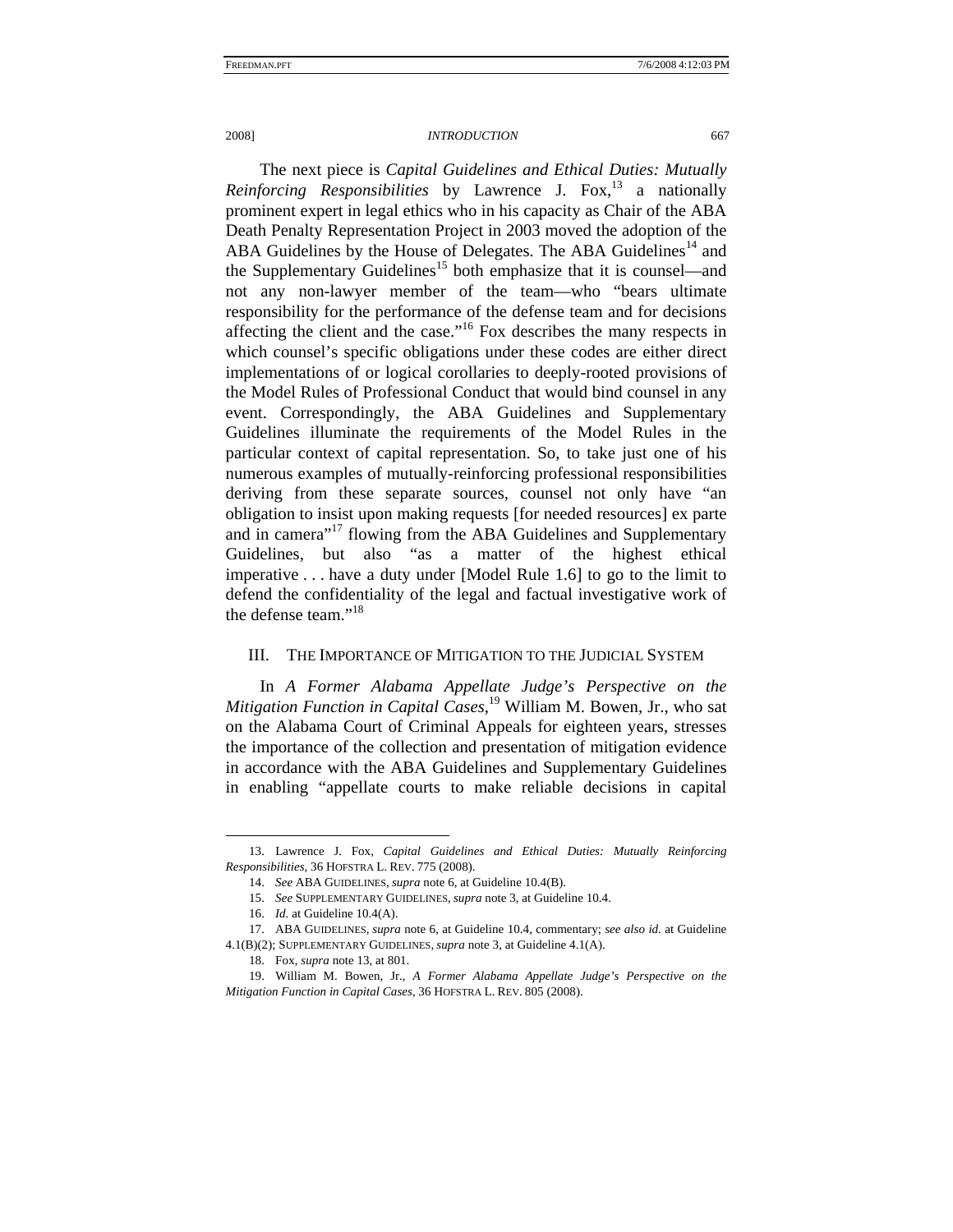cases."<sup>20</sup> Chillingly, Judge Bowen sat on the court that affirmed the death sentence of Walter McMillian, which had been imposed by a trial judge who overrode the recommendation of the jury for a sentence of life imprisonment. "At the time, I felt absolutely certain that he was guilty of the crime. Later, however, thanks to the investigation conducted by Bryan Stevenson of the Equal Justice Initiative"—who was operating completely pro bono since, in violation of the ABA Guidelines, $^{21}$  Alabama does not provide counsel for state post-conviction representation $2^{2}$ —

evidence was presented proving that McMillian was completely innocent and could not have committed the crime. . . . McMillian's trial lawyers did little if any investigation into the facts of the case, so all I had before me was the government's evidence and the government's theory of the case. . . . I am now as certain of his innocence as I had earlier been of his guilt. . . . I do not rest easy knowing that in every case in which I, as an appellate judge, affirmed a sentence of death, I had the same level of certainty about guilt as I had when I affirmed McMillian's conviction and sentence[.](#page-5-3)<sup>23</sup>

Writing from the perspective of a federal trial judge, Honorable Helen G. Berrigan, Chief Judge of the United States District Court for the Eastern District of Louisiana, contributes *The Indispensable Role of the Mitigation Specialist in a Capital Case: A View from the Federal Bench*. [24](#page-5-4) She describes "the crucial importance of mitigation development in the trial of a capital case<sup> $25$ </sup> in accordance with the ABA Guidelines and Supplementary Guidelines and the concomitant need for judges to fully fund the needed investigations from the outset. The "early appointment of a mitigation specialist" is "a judicious, wise, and cost-effective way" of assuring "that defendants in capital cases will be competently represented."[26](#page-5-6) The numerous beneficial effects include increased accuracy and justice in charging and sentencing decisions; reductions in overall cost, both because work is performed by the team members able to do it most effectively and because the fruits of the investigation may show the defendant to be ineligible for the death

<span id="page-5-0"></span><sup>20.</sup> *Id.* at 812.

<span id="page-5-2"></span><span id="page-5-1"></span><sup>21.</sup> *See* ABA GUIDELINES, *supra* note 6, at Guideline 1.1(B).

<sup>22.</sup> *See* Eric M. Freedman, Giarratano *Is a Scarecrow: The Right to Counsel in State Capital Post-Conviction Proceedings*, 91 CORNELL L. REV. 1079, 1089-91 (2006).

<span id="page-5-4"></span><span id="page-5-3"></span><sup>23.</sup> Bowen, *supra* note 19, at 811.

<sup>24.</sup> Helen G. Berrigan, *The Indispensable Role of the Mitigation Specialist in a Capital Case: A View from the Federal Bench*, 36 HOFSTRA L. REV. 819 (2008).

<span id="page-5-5"></span><sup>25.</sup> *Id.* at 821.

<span id="page-5-6"></span><sup>26.</sup> *Id.* at 833.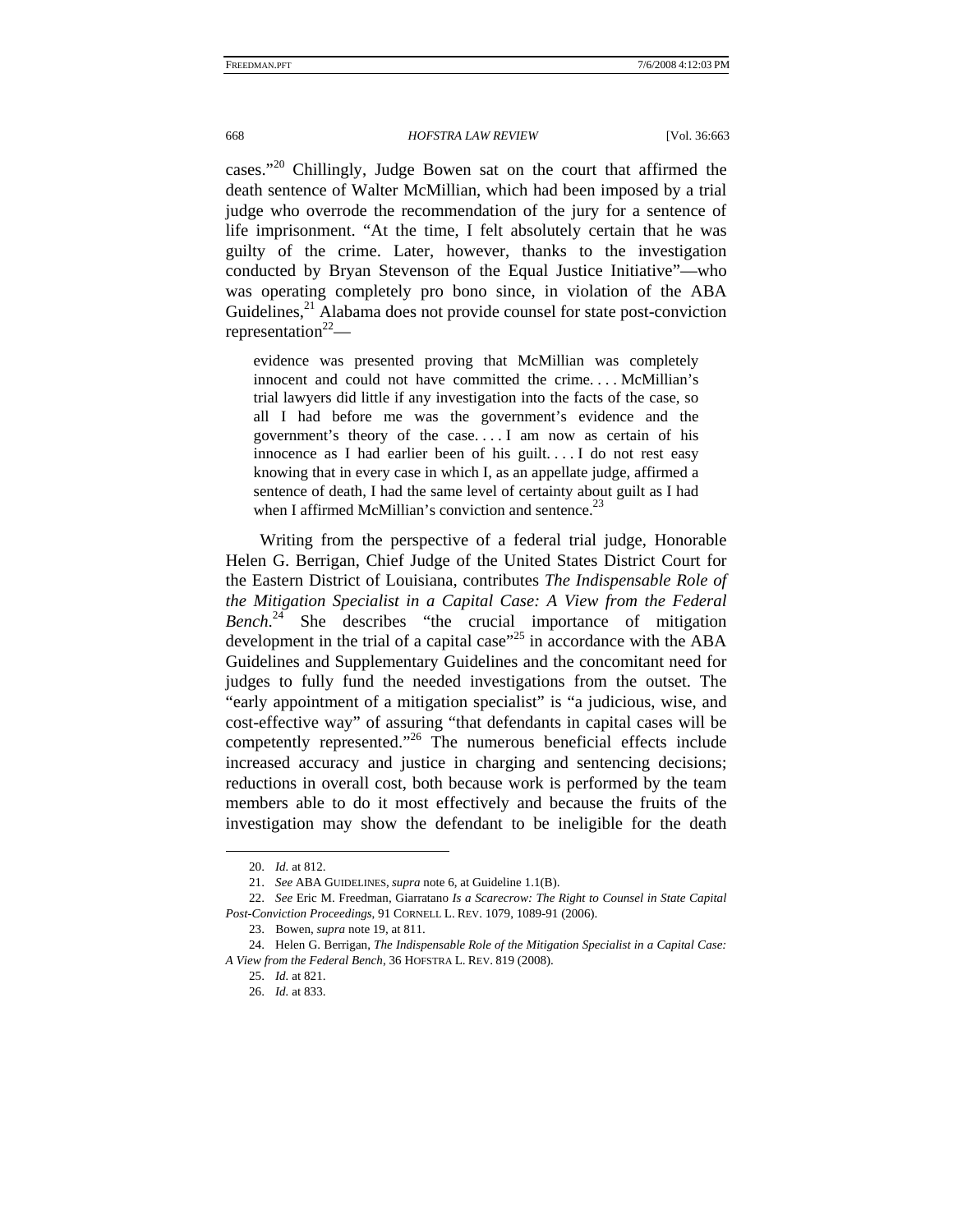penalty and/or lead to a negotiated disposition; and the avoidance of reversible error.

# IV. IMAGINING MITIGATION

At every stage of the proceedings creating a resonant mitigation case requires constructive imagination. One might accurately describe the same person as "a mentally retarded individual," or "the boy who never had a chance because his parents were convinced he had been born on an inauspicious day," or "the youth whose life spiraled out of control after he learned that his enemies had placed a voodoo curse on him," or "the man who never recovered from accidentally shooting his best friend." One of counsel's most important duties is to give visionary consideration to the array of mitigation theories that will emerge from any fully-investigated life.

Craig Haney, as a Professor of Psychology at the University of California, Santa Cruz, has been a pioneer in "the study of lives." Building on an impressive body of empirical research by social scientists from various disciplines, he and others have persuasively constructed a "new framework [that] conceptualizes the roots of violent behavior as extending beyond the personality or character structure of those people who perform it, and connecting historically to the brutalizing experiences they have commonly shared as well as the immediately precipitating situations in which their violence transpires."<sup>[27](#page-6-0)</sup>

His article, *Evolving Standards of Decency: Advancing the Nature and Logic of Capital Mitigation*, [28](#page-6-1) explains how to translate these insights into the collection and presentation of mitigation evidence in capital cases. He describes in detail the various factors in a person's social and physical environment that are demonstrably likely to lead to criminal behavior, and how, in the context of an adversary system, these general findings can be persuasively woven into the mitigation case to be made on behalf of a particular client to an audience whose predisposition is to be unreceptive if not outright hostile. A capital defense team that is performing effectively in accordance with the ABA Guidelines and Supplementary Guidelines will engage in a continuous iterative process between "the construction of a psychologically oriented

<span id="page-6-0"></span><sup>27.</sup> Craig Haney, *Mitigation and the Study of Lives: On the Roots of Violent Criminality and the Nature of Capital Justice*, *in* AMERICAN'S EXPERIMENT WITH CAPITAL PUNISHMENT: REFLECTIONS ON THE PAST, PRESENT AND FUTURE OF THE ULTIMATE PENAL SANCTION 469, 479 (James Acker et al., eds., 2d ed. 2003).

<span id="page-6-1"></span><sup>28.</sup> Craig Haney, *Evolving Standards of Decency: Advancing the Nature and Logic of Capital Mitigation*, 36 HOFSTRA L. REV. 835 (2008).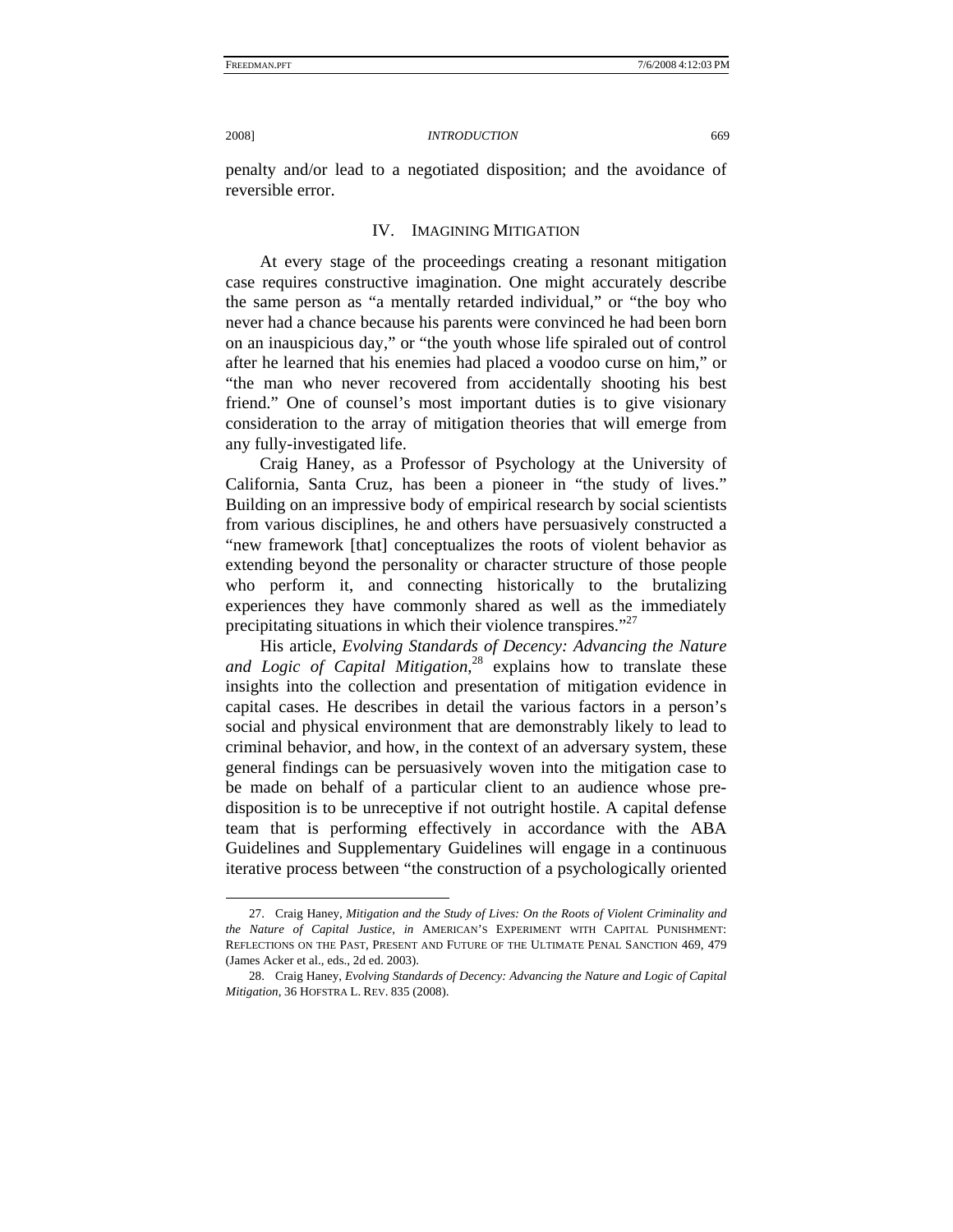social history [in which] key developmental stages and relevant family and social experiences are analyzed together" and the construction of "a mitigating counter-narrative that incorporates a capital defendant's social history and immediate life circumstances."<sup>29</sup> If properly conceived and supported, this narrative will provide a more satisfying account than the one the prosecution is certain to offer—an account confined to the defendant's crime, which is presented as "entirely the product of his free and autonomous choice-making" and constitutes both "the full measure of [the defendant's] life and the primary justification for ending it."<sup>30</sup>

In the dynamic process of investigating and constructing a counternarrative, the defense team needs to draw not only on the insights of social psychology but also on those of cultural anthropology. This is the subject of *Cultural Competency in Capital Mitigation*. [31](#page-7-2) The authors are Scharlette Holdman, one of the handful of dedicated non-lawyers who more than thirty years ago perceived what needed to be done to save clients' lives through mitigation and simply began to do it (thereby becoming a mitigation specialist long before the term was invented, as well as teacher and mentor to generations of capital litigators) and Christopher Seeds, currently a Visiting Fellow at the Cornell Death Penalty Project.

Cultural factors so pervasively influence the interactions of the client with other people—including all of those with whom he comes into contact at significant times in his life (for example in educational, medical, and correctional institutions), those surrounding him in the community in which he develops, and, critically, the members of the defense team—that it is imperative for the defense team to have the talents necessary to conduct a mitigation investigation that is culturally competent.[32](#page-7-3) The investigation must recognize and surmount an array of barriers, overt and subtle, to obtaining information from people of variegated backgrounds. As the courts have long recognized, "[i]n the context of mitigation, culturally competent investigation is more than an admirable and desirable skill. It is a standard of performance."<sup>[33](#page-7-4)</sup>

Equally important, counsel must use the information obtained to construct a narrative of the client's life course that emerges authentically

<span id="page-7-0"></span><sup>29.</sup> *Id.* at 844.

<span id="page-7-2"></span><span id="page-7-1"></span><sup>30.</sup> *Id.* at 842, 843.

<sup>31.</sup> Scharlette Holdman & Christopher Seeds, *Cultural Competency in Capital Mitigation*, 36 HOFSTRA L. REV. 883 (2008).

<span id="page-7-3"></span><sup>32.</sup> *See* SUPPLEMENTARY GUIDELINES, *supra* note 3, at Guideline 5.1(B)-(C).

<span id="page-7-4"></span><sup>33.</sup> Holdman & Seeds, *supra* note 31, at 896.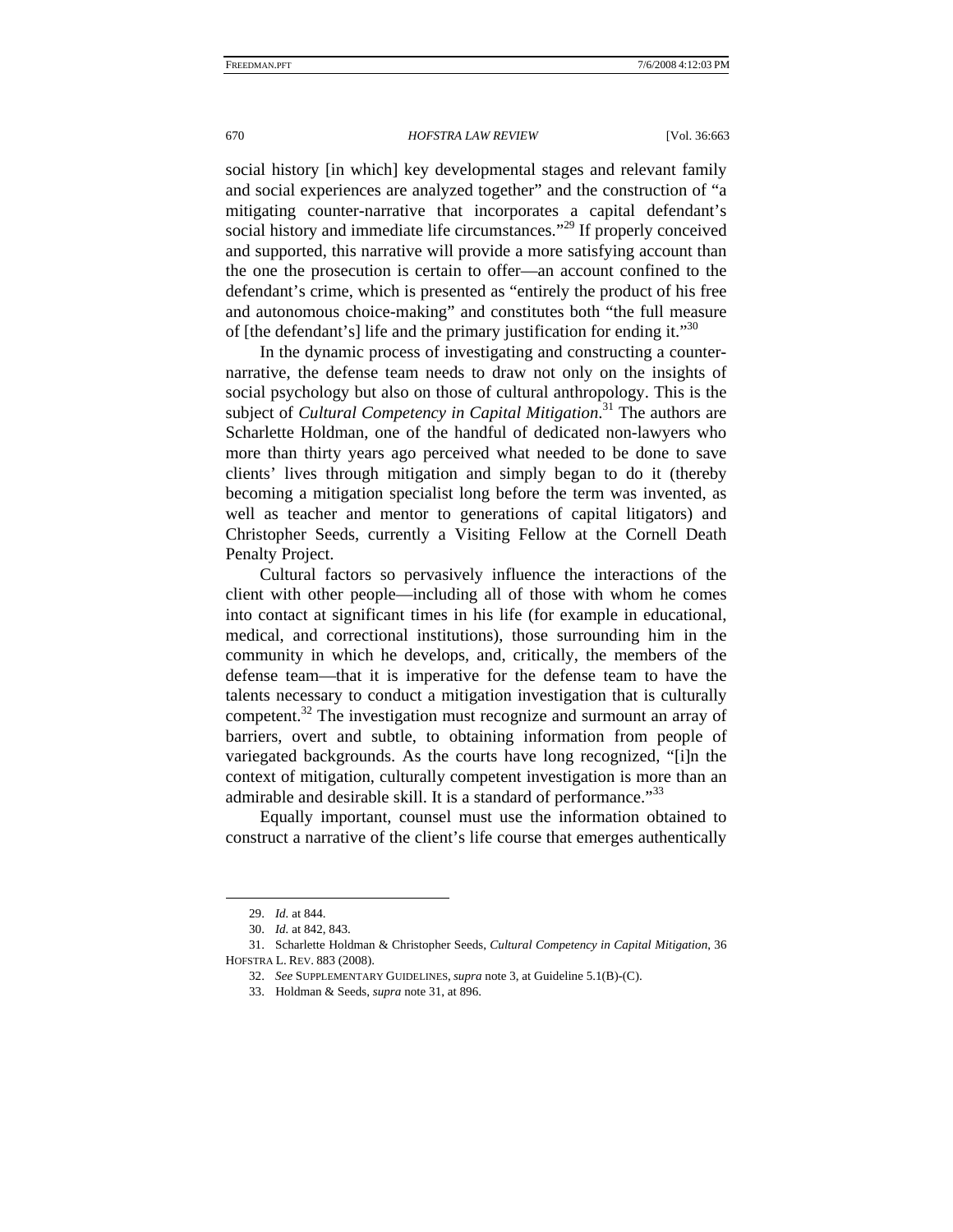from his culture. Counsel must comprehend the world from the client's viewpoint and be able to present his life story from the inside out.

Kathy Wayland provides yet another vital perspective in *The Importance of Recognizing Trauma Throughout Capital Mitigation Investigations and Presentations*. [34](#page-8-0) A Ph.D. in Psychology, Dr. Wayland formerly served on the faculty of Duke University Medical Center, where her primary emphasis was on traumatic stress syndromes and the psychological consequences of chronic exposure to interpersonal violence. For the last fifteen years, as a staff member first at the California Appellate Project and now at the Habeas Corpus Resource Center in San Francisco, her specialties have included the integration of mental health themes into mitigation narratives. Presenting the current state of scientific knowledge about trauma, her article treats the subject from these dual perspectives.

On the one hand, the inevitable existence of trauma among all of those affected by a murder—including the client, his family members, survivors, and witnesses being interviewed about the crime or the client—is a critical factor that the defense team must recognize as it investigates. On the other hand, the almost equally invariable presence of traumatic factors in the client's background frequently provides powerfully mitigating material. The defense team must accordingly gather and use this material effectively. Indeed, as Dr. Wayland observes, in both *Wiggins v. Smith*<sup>35</sup> and *Williams v. Taylor*,<sup>36</sup> the Supreme Court granted federal habeas corpus relief on ineffective assistance grounds because counsel had failed to collect and present the client's trauma history.

# V. OBTAINING MITIGATION

Of course, no mitigation case is better than the facts in support of it, which is why the ABA Guidelines, the Supplementary Guidelines, and the decided cases place such heavy emphasis on counsel's duty to investigate. $37$ 

<span id="page-8-0"></span><sup>34.</sup> Kathleen Wayland, *The Importance of Recognizing Trauma Throughout Capital Mitigation Investigations and Presentations*, 36 HOFSTRA L. REV. 923 (2008).

<span id="page-8-1"></span><sup>35. 539</sup> U.S. 510, 534-35 (2003).

<span id="page-8-3"></span><span id="page-8-2"></span><sup>36. 529</sup> U.S. 362, 395 (2000).

<sup>37.</sup> *See* ABA GUIDELINES, *supra* note 6, at Guideline 10.7 & commentary (citing cases); SUPPLEMENTARY GUIDELINES, *supra* note 3, at Guideline 10.11.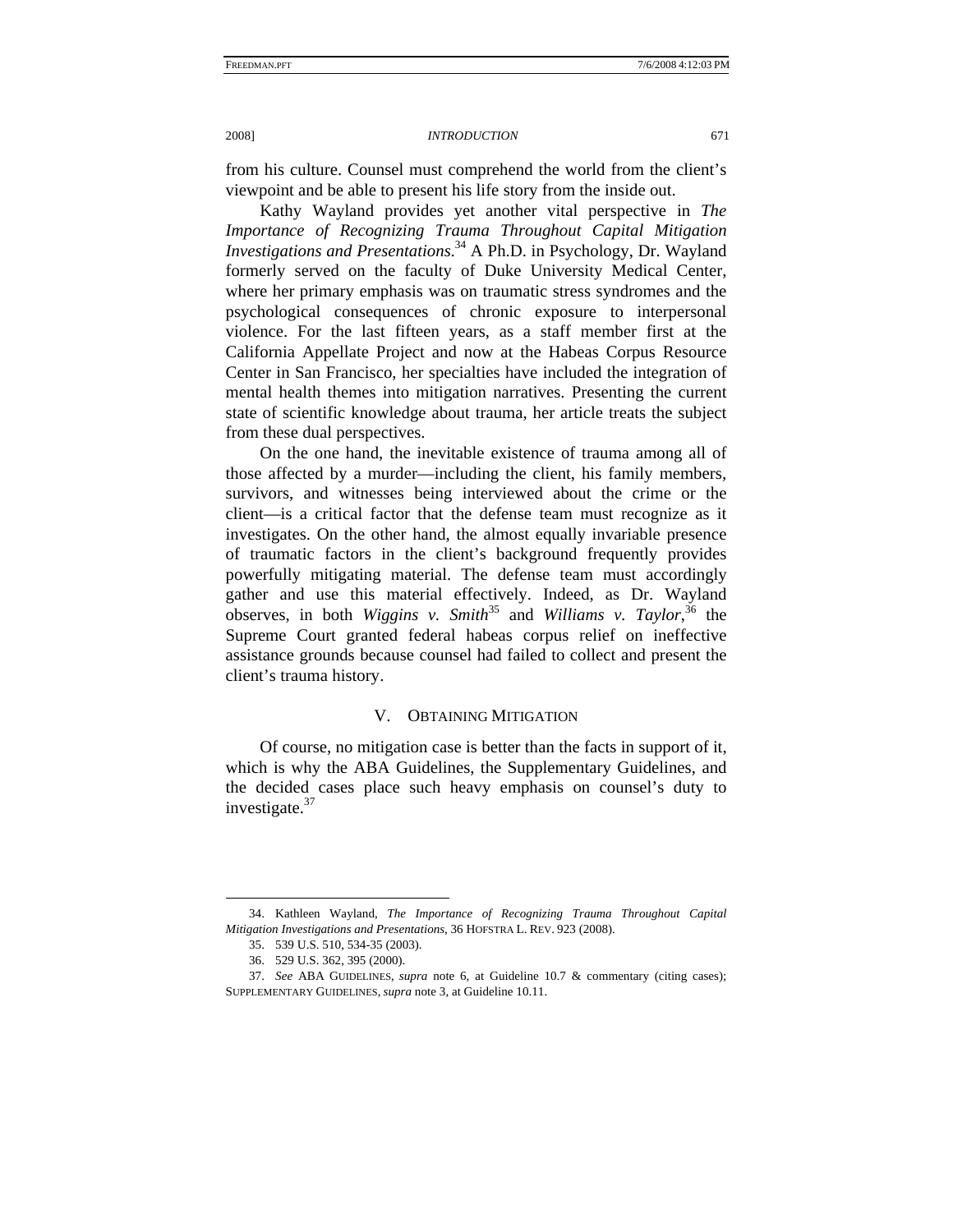Among the many aspects of this duty are the obligation to select appropriate non-legal team members<sup>38</sup> and to provide them with strategic direction.[39](#page-9-1) The next article, *Getting It Right: Life History Investigation as the Foundation for a Reliable Mental Health Assessment*, [40](#page-9-2) addresses those topics. The authors are Dr. Richard G. Dudley, Jr., a private psychiatrist with a clinical and forensic practice who also teaches at New York University School of Law and at the City University of New York Medical School, and Pamela Blume Leonard, a long-time mitigation specialist now working with homicide victims' surviving family and friends through the Georgia Council for Restorative Justice at Georgia State University School of Social Work in Atlanta.

They make a fundamental but too-frequently-ignored point: It is simply ineffective assistance for counsel to permit a mental health assessment of the client to occur before having made a reasoned decision about the purpose of the examination and having provided the examiner with the data necessary to reach a professionally competent conclusion respecting the question presented.[41](#page-9-3) This process must then be sustained. As the expert requests more data or the team independently unearths facts or records relevant to the expert's conclusion, the new information must be incorporated effectively into the defense presentation. Only "[w]hen the fruits of an accurate and reliable life history investigation are married with the knowledge and skill of competent mental health experts" will "defense counsel [be] equipped to present an effective case in mitigation and defend it against attacks from the prosecution. $142$ 

The next article focuses on an issue that the ABA Guidelines explicitly called to professional attention.<sup>43</sup> Many capital defendants are foreign nationals; their representation both presents special challenges and offers special opportunities. Competent counsel must handle both effectively.

*Mitigation Abroad: Preparing a Successful Case for Life for the Foreign National Client* provides a detailed primer on accomplishing

<span id="page-9-0"></span><sup>38.</sup> *See* SUPPLEMENTARY GUIDELINES, *supra* note 3, at Guideline 4.1(B); ABA GUIDELINES, *supra* note 6, at Guideline 10.4(C)(2).

<span id="page-9-2"></span><span id="page-9-1"></span><sup>39.</sup> *See* SUPPLEMENTARY GUIDELINES, *supra* note 3, at Guideline 10.4(B).

<sup>40.</sup> Richard G. Dudley, Jr. & Pamela Blume Leonard, *Getting It Right: Life History Investigation as the Foundation for a Reliable Mental Health Assessment*, 36 HOFSTRA L. REV. 963 (2008).

<span id="page-9-3"></span><sup>41.</sup> *See* ABA GUIDELINES, *supra* note 6, at Guideline 4.1, commentary.

<span id="page-9-4"></span><sup>42.</sup> Dudley & Leonard, *supra* note 40, at 988.

<span id="page-9-5"></span><sup>43.</sup> *See* ABA GUIDELINES, *supra* note 6, at Guideline 10.6.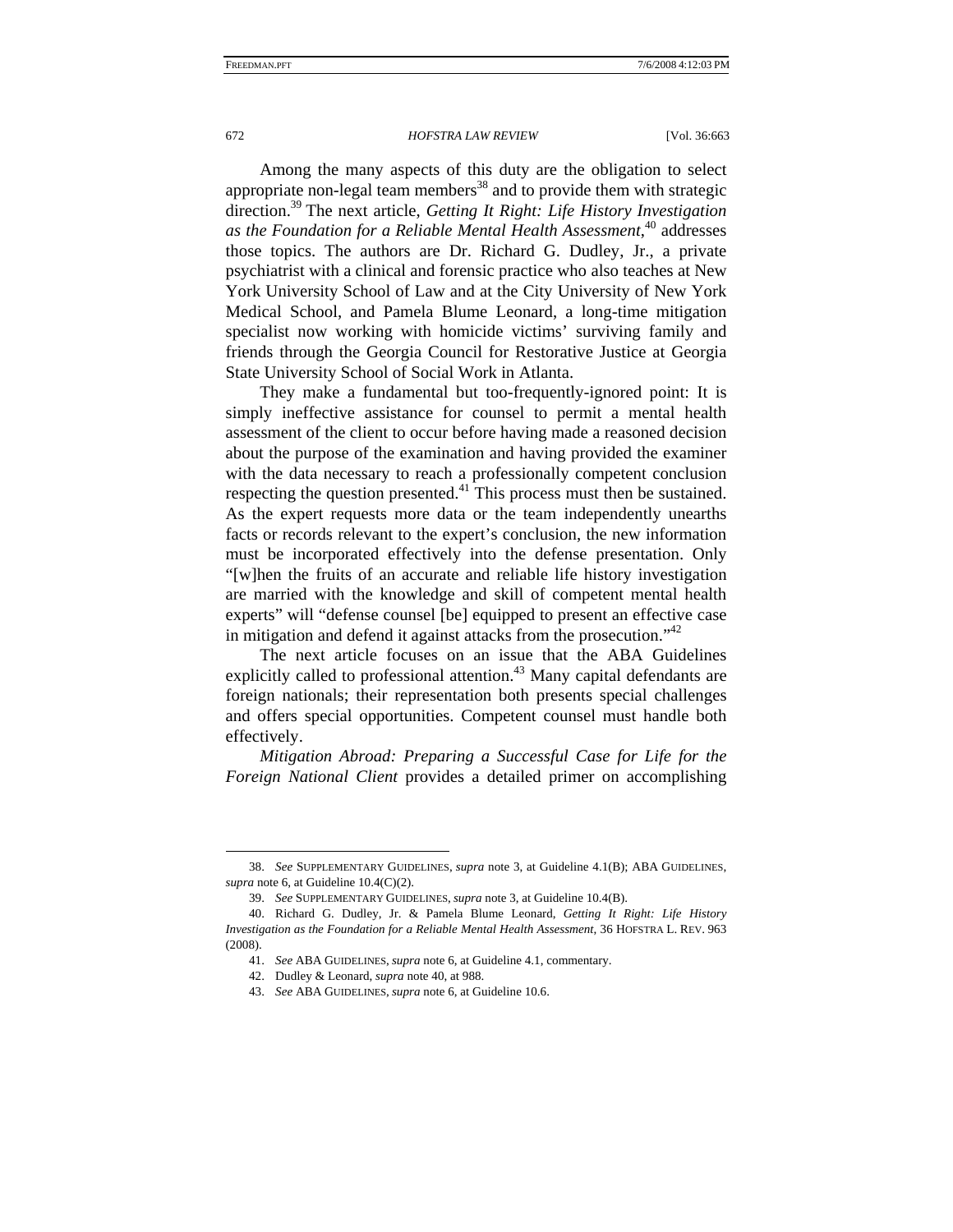this.[44](#page-10-0) The authors are Gregory J. Kuykendall, Alicia Amezcua-Rodriguez, and Mark Warren, who are associated with the Capital Legal Assistance Program created by the government of Mexico for the benefit of its nationals facing capital charges in this country.

The process they describe begins with a recognition that a foreign country may acknowledge a person as a national on a basis that is not intuitively obvious to American counsel.[45](#page-10-1) If so, the person may be entitled to rights under both bilateral and multilateral treaties.<sup>46</sup> In any event, conducting a mitigation investigation abroad will surely pose unique logistical difficulties. But it may benefit from the unique resources that foreign governments will provide<sup>47</sup> if—but only if counsel discharge the established duty of identifying and exploiting those resources.<sup>48</sup> Having done so, counsel need to integrate the results of the investigation into a narrative that enables decision-makers to comprehend the impact of the client's foreign background on the course of his life.

Only some capital cases involve foreign nationals, but they all involve survivors of the tragedy. Dealing with this fact creatively is the subject of *Understanding Defense-Initiated Victim Outreach and Why It Is Essential in Defending a Capital Client*<sup>49</sup> written by two trailblazers in the area, Mickell Branham, the National Victim Outreach Coordinator of the federal Capital Resource Counsel Project, and Richard Burr, who, in a variety of institutional settings, has been a fulltime capital defense lawyer since 1979 and currently acts as a federal death penalty resource counsel. Their message to the defense bar is that effective lawyers must embrace, not suppress, human empathy.

In particular, a defense team that demonstrates genuine compassion for the survivors—reaching out "to get to know them, to listen to their stories, and to discern the interests the survivors hope to have met in the judicial proceedings"—increases "the possibility that the proceedings will end with compassion for their client."<sup>50</sup> As a practical matter, this

<span id="page-10-0"></span><sup>44.</sup> Gregory J. Kuykendall, Alicia Amezcua-Rodriguez & Mark Warren, *Mitigation Abroad: Preparing a Successful Case for Life for the Foreign National Client*, 36 HOFSTRA L. REV. 989 (2008).

<span id="page-10-1"></span><sup>45.</sup> *See* ABA GUIDELINES, *supra* note 6, at Guideline 10.6(A) & commentary.

<span id="page-10-3"></span><span id="page-10-2"></span><sup>46.</sup> *See id.* at Guideline 10.6(A), commentary.

<sup>47.</sup> Of course, as the authors point out, "[w]hether or not consular resources are available does not change the ineluctable responsibility of the charging jurisdiction to provide the resources necessary for a full defense." Kuykendall, Amezcua-Rodriguez & Warren, *supra* note 44, at 1017. 48. *See* ABA GUIDELINES, *supra* note 6, at Guideline 10.6(A), commentary.

<span id="page-10-5"></span><span id="page-10-4"></span>

<sup>49.</sup> Mickell Branham & Richard Burr, *Understanding Defense-Initiated Victim Outreach and Why It Is Essential in Defending a Capital Client*, 36 HOFSTRA L. REV. 1019 (2008).

<span id="page-10-6"></span><sup>50.</sup> *Id.* at 1021.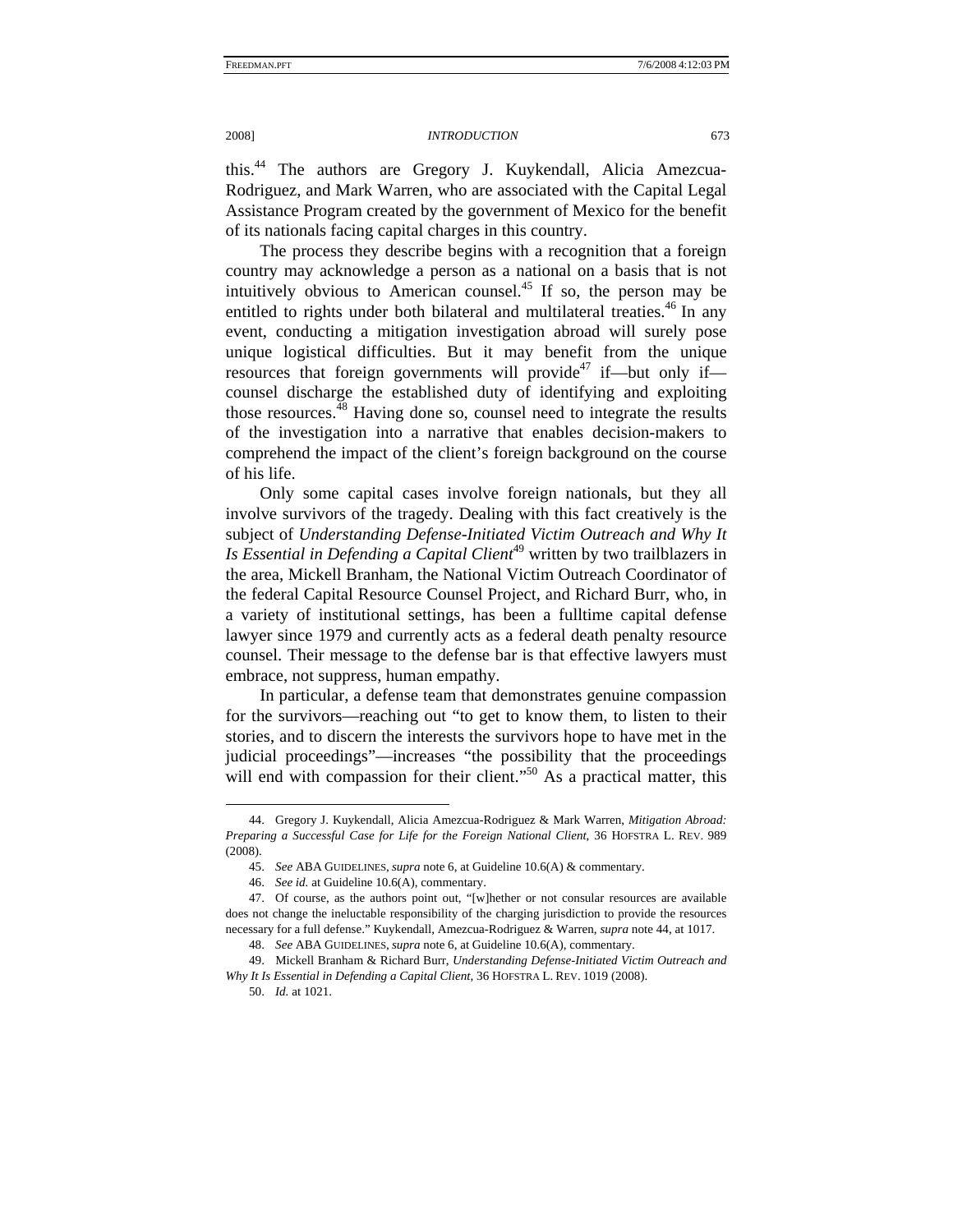may well occur through some sort of agreed-upon resolution crafted to accommodate the needs of all concerned. $51$  Among the numerous tangible and intangible benefits of such an outcome, of course, will be a direct cost-saving to the judicial system. Hence, those in charge of providing resources to the defense should deem the investment in bringing it about to be a wise one.

As the article documents, accumulated experience has shown the wisdom of the suggestion in the ABA Guidelines<sup>52</sup> that outreach to the survivors works best when facilitated by a well-qualified intermediary who is specifically engaged as an expert for that particular purpose and is not otherwise a member of the defense team. Indeed, because of such intermediaries' unique ability to provide a service that could not be as well-performed by any other method, "[r]etaining victim liaisons . . . is becoming a necessary part of the practice of defending clients in capital cases."[53](#page-11-2)

### VI. PRESENTING MITIGATION

Capital defense counsel have a duty "at every stage of the case" to "take advantage of all appropriate opportunities to argue why death is not a suitable punishment for their particular client."<sup>54</sup> Of course that duty can hardly be discharged effectively if the arguments are made in ignorance of available information concerning how persuasive they are likely to be to their audience.

That simple proposition underlies *Competent Capital Representation: The Necessity of Knowing and Heeding What Jurors Tell Us About Mitigation* by Professors John H. Blume and Sheri Lynn Johnson of Cornell Law School and Professor Scott E. Sundby of Washington and Lee Law School.<sup>55</sup> The article is based on the invaluable work of the Capital Jury Project, an ongoing empirical research effort built upon extended interviews with people who have actually sat on capital juries. The authors report that the standards for mitigation investigations contained in the ABA Guidelines and the Supplementary Guidelines "are on firm empirical ground,"<sup>56</sup> both in

<span id="page-11-0"></span><sup>51.</sup> *See* ABA GUIDELINES, *supra* note 6, at Guideline 10.9.1.

<span id="page-11-1"></span><sup>52.</sup> *Id.* at Guideline 10.7, commentary; Guideline 10.9.1, commentary.

<span id="page-11-2"></span><sup>53.</sup> Branham & Burr, *supra* note 49, at 1024.

<span id="page-11-4"></span><span id="page-11-3"></span><sup>54.</sup> ABA GUIDELINES, *supra* note 6, at Guideline 10.11(L).

<sup>55.</sup> John H. Blume, Sheri Lynn Johnson & Scott E. Sundby, *Competent Capital Representation: The Necessity of Knowing and Heeding What Jurors Tell Us About Mitigation*, 36 HOFSTRA L. REV. 1035 (2008).

<span id="page-11-5"></span><sup>56.</sup> *Id.* at 1036.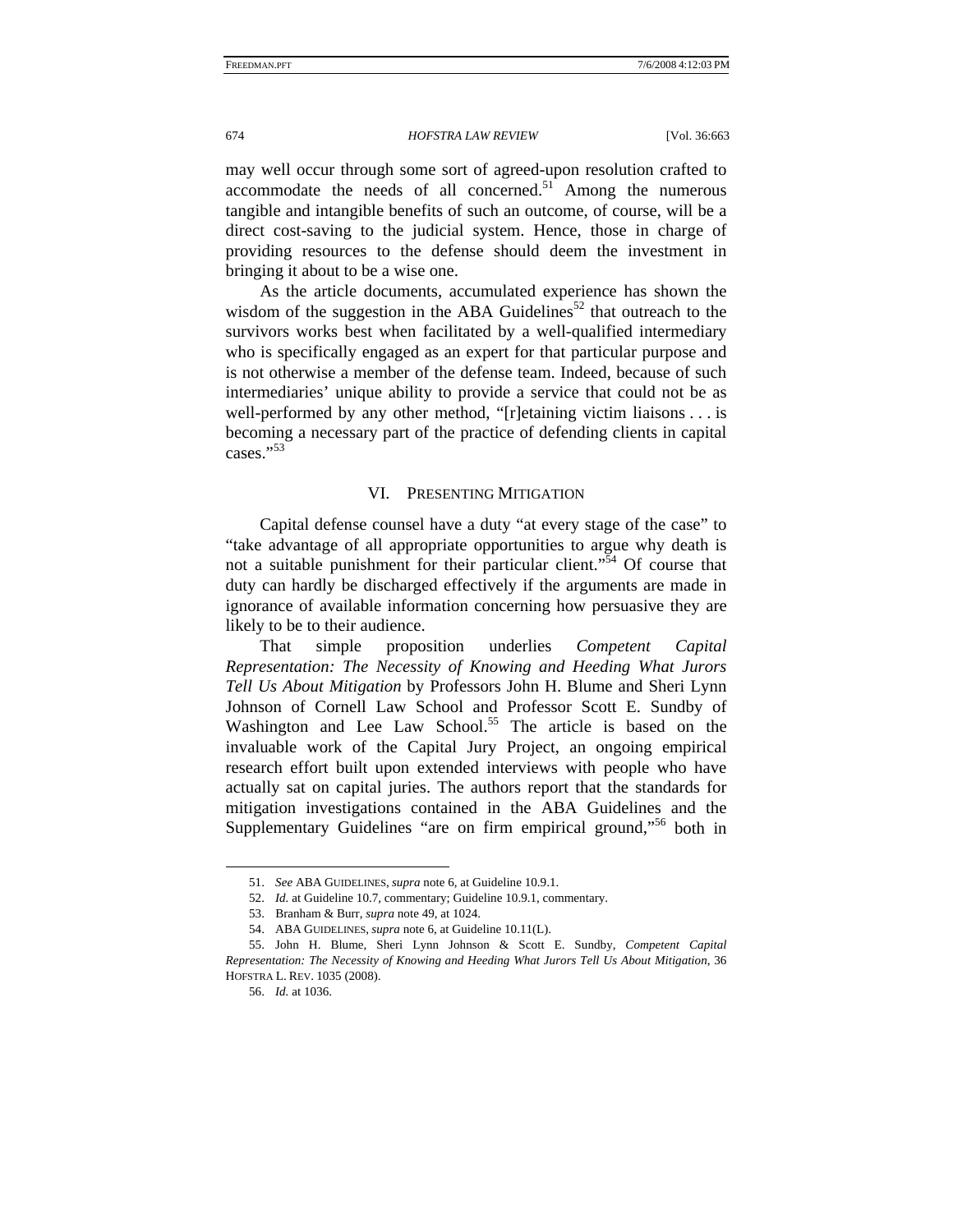their specific aspects and in their overall approach of encouraging counsel to be "creative and, to an extent, visionary"<sup>57</sup> in building a coherent mitigation theory that is advanced consistently throughout the proceedings.<sup>[58](#page-12-1)</sup>

The authors then describe particular defense themes and approaches that Project data show are likely to resonate favorably with jurors as well as the most potent prosecution arguments for death and the best lines of rebuttal. They conclude by describing the current research findings on the demographic and attitudinal characteristics of those jurors most likely to vote for life, and offering pointers on how to best ameliorate the scandalous but well-documented reality that many jurors simply do not understand the task they are being called upon to perform.

Should the trial end in a death sentence, numerous post-conviction judicial steps will lie ahead. As the ABA Guidelines emphasize, their success, particularly beyond direct appeal, will depend not just on the quality of the legal arguments counsel advance but, probably more critically, on counsel's skill at:

changing the picture that has previously been presented. The old facts and legal arguments – those which resulted in a conviction and imposition of the ultimate punishment, both affirmed on appeal – are unlikely to motivate a collateral court to make the effort required to stop the momentum the case has already gained in rolling through the legal system. [Hence,] an appreciable part of the task of postconviction counsel is to change the overall picture of the case.<sup>5</sup>

Fittingly, then, we conclude with *Using the Supplementary Guidelines for the Mitigation Function of Defense Teams in Death Penalty Cases to Change the Picture in Post-Conviction*, [60](#page-12-3) by Mark E. Olive, a veteran capital litigator now in private practice in Florida, and Russell Stetler, the Mitigation Coordinator for the federal death penalty projects, who, along with Professor O'Brien, served as Coordinator for the Supplementary Guidelines. The authors describe a series of cases in which post-conviction legal claims succeeded because of aggressive reinvestigations of the facts that simply obliterated the incomplete and less realistic picture that had been presented at trial. These successes represented the effective execution by collateral counsel of their duties

<span id="page-12-0"></span><sup>57.</sup> *Id.* at 1042.

<span id="page-12-1"></span><sup>58.</sup> *See* ABA GUIDELINES, *supra* note 6, at Guideline 10.10.1 & commentary.

<span id="page-12-3"></span><span id="page-12-2"></span><sup>59.</sup> ABA GUIDELINES, *supra* note 6, at Guideline 10.15, commentary (footnote omitted).

<sup>60.</sup> Mark E. Olive & Russell Stetler, *Using the Supplementary Guidelines for the Mitigation Function of Defense Teams in Death Penalty Cases to Change the Picture in Post-Conviction*, 36 HOFSTRA L. REV. 1067 (2008).